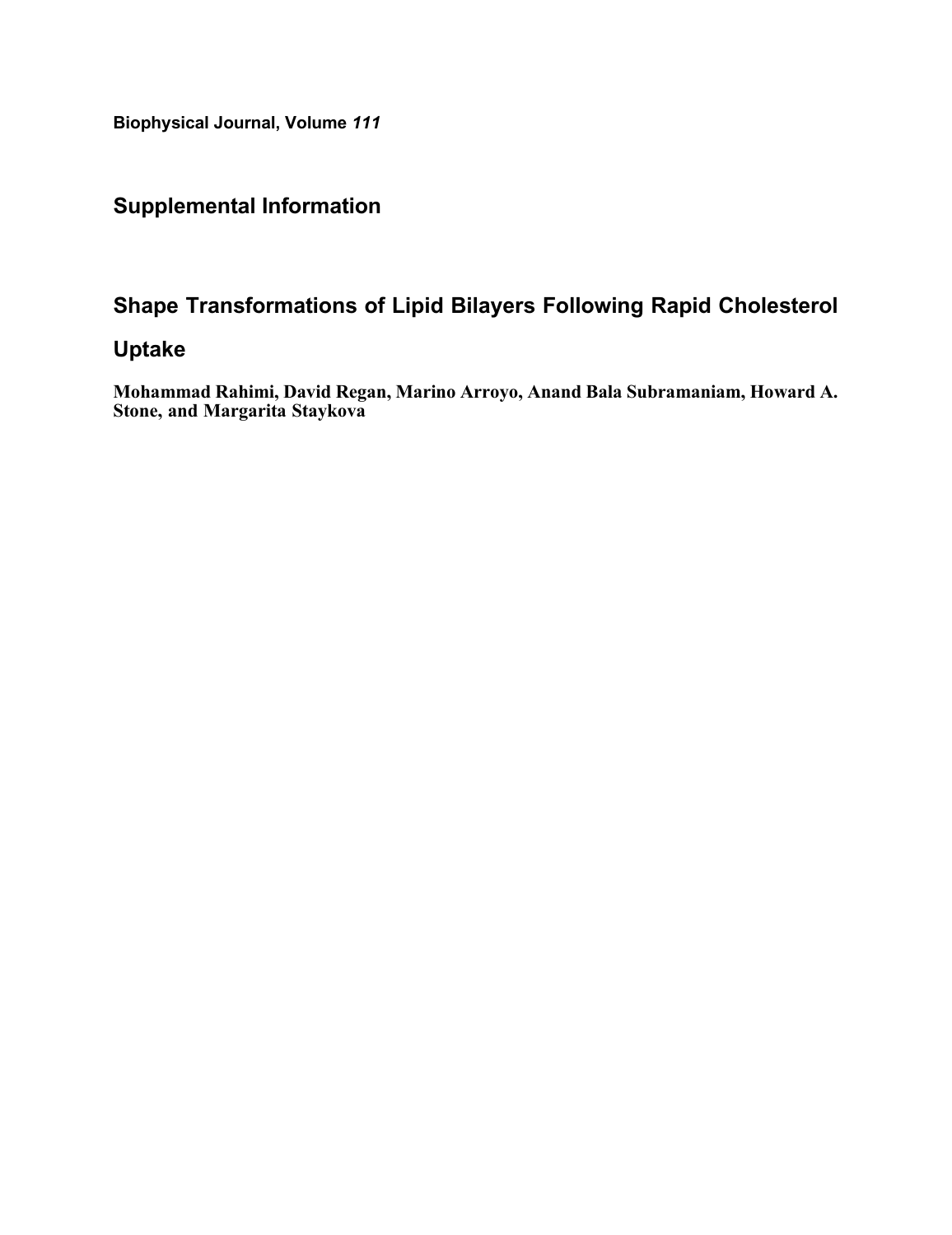# Shape transformations of lipid bilayers following rapid cholesterol uptake Supplementary Information

## M. Rahimi, D. Regan, M. Arroyo, A.B. Subramaniam, H.A. Stone, M. Staykova

November 17, 2016

### 1 Condensing effect

In this section, we derive the relation between the area change, cholesterol mole fraction, and area fraction for a DOPC-Cholesterol binary mixture bilayer. The total area of a DOPC-Cholesterol bilayer can be written as

$$
A(\chi) = a(\chi)n_{\text{tot}} = \frac{a(\chi)n_{\text{DOPC}}}{1 - \chi},
$$

where  $\chi = n_{\text{Chol}}/n_{\text{tot}}$  is the mole fraction of cholesterol,  $a(\chi)$  is the average area per molecule in the binary mixture membrane,  $n_{\text{tot}} = n_{\text{Chol}} + n_{\text{DOPC}}$ , and  $n_{\text{DOPC}}$ , and  $n_{\text{Chol}}$  are the number of DOPC and cholesterol molecules. Since during the first stage of shape changes (membrane expansion), the number of DOPC molecules remains constant, we have

<span id="page-1-0"></span>
$$
\Delta a = \frac{A - A_0}{A_0} = \frac{a(\chi)}{a(0)} \frac{1}{1 - \chi} - 1.
$$
\n(1)

Note that  $a(0)$  is the area per molecule of a pure DOPC bilayer. Also by definition, the cholesterol area fraction can be written in terms of cholesterol mole fraction

<span id="page-1-1"></span>
$$
\phi = \frac{A_{\text{chol}}}{A_{\text{tot}}} = \frac{n_{\text{chol}} a_{\text{chol}}}{n_{\text{tot}} a(\chi)} = \frac{a_{\text{chol}}}{a(\chi)} \chi,\tag{2}
$$

or

$$
\chi = \frac{a(\chi)}{a_{\text{chol}}} \phi.
$$

Given equations [1](#page-1-0) and [2,](#page-1-1) one can obtain the relation between  $\phi$ , and  $\Delta a$ , if the average area per molecule as a function of cholesterol mole fraction  $a(\chi)$  is known. It is well known that the area per molecule of DOPC molecules in a DOPC-Chol membrane decreases as the ratio of cholesterol content increases  $[1, 2]$  $[1, 2]$  $[1, 2]$ , which results in condensing of binary mixture bilayer.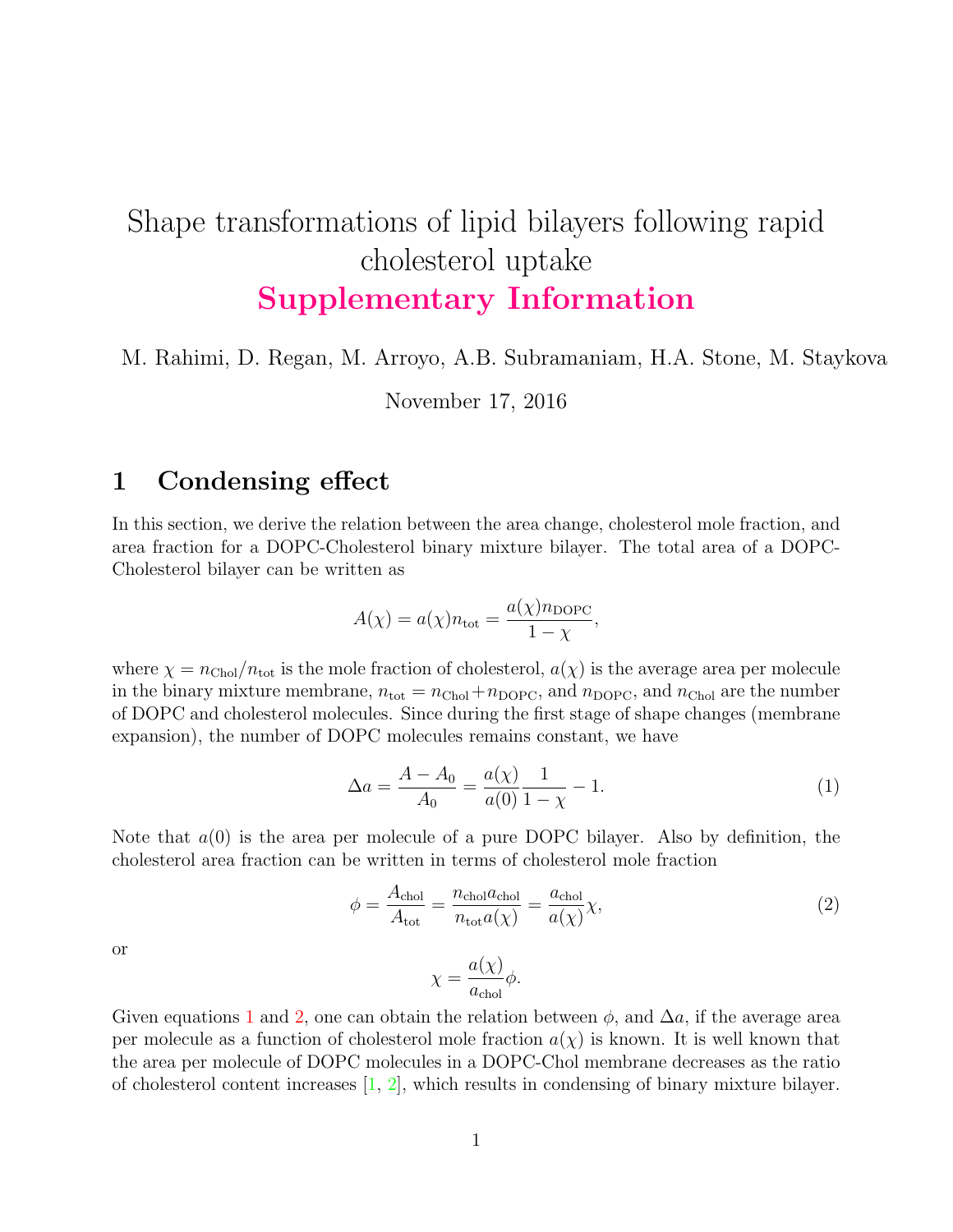Following the experimental data and method given in reference [\[2\]](#page-6-1) for DOPC SLB patches, we use an exponential fit for the change of area per molecule of DOPC-Cholesterol bilayer as a function of cholesterol mole fraction

<span id="page-2-1"></span>
$$
a(\chi) = p_1 + p_2 e^{-p_3 \chi}, \tag{3}
$$

where  $p_1 = 36.5 \text{ Å}, p_2 = 31.1 \text{ Å}, p_3 = 2.2$ . Assuming that the  $a_{\text{chol}}$  remains constant [\[1\]](#page-6-0), we have  $a_{\text{chol}} = a(1) = 39.9$  Å, and  $a_{\text{DOPC}} = a(0) = 67.6$  Å. Thus, given the above equation and equations [1](#page-1-0) and [2,](#page-1-1) the cholesterol area fraction can be calculated from the experimentally measured area variations.

As shown in Fig. [S1](#page-2-0) (blue curve), the area per molecule decreases as  $\chi$  increases. We briefly discuss next the origin of this condensing effect. By definition,

<span id="page-2-2"></span>
$$
a(\chi) = (1 - \chi)a_{\text{DOPC}} + \chi a_{\text{chol}} \tag{4}
$$

Because  $a_{\text{DOPC}} > a_{\text{chol}}$ , even if the area per DOPC molecule,  $a_{\text{DOPC}}$  was independent of  $χ$ , there would be an overall condensing effect. By calculating  $a_{\text{DOPC}}(χ)$  from equations [3](#page-2-1) and [4](#page-2-2) and plotting it in Fig. [S1,](#page-2-0) we show that there is a significant additional effect as a result of intrinsic area decrease of DOPC molecules in the presence of cholesterol.



<span id="page-2-0"></span>Figure 1: Average area per molecule of a DOPC-Chol bilayer taken from reference [\[2\]](#page-6-1) (blue curve), and the calculated average area of DOPC molecules accounting for the cholesterol condensing (red curve).

### 2 MβCD lipid removal from CSLB

Supported lipid bilayers do not change shape when exposed to  $M\beta$ CD, except for very high concentrations, when we see formation of holes (Fig. [S2\)](#page-3-0). These observations suggest that the underlying support has a stabilization effect on the membrane.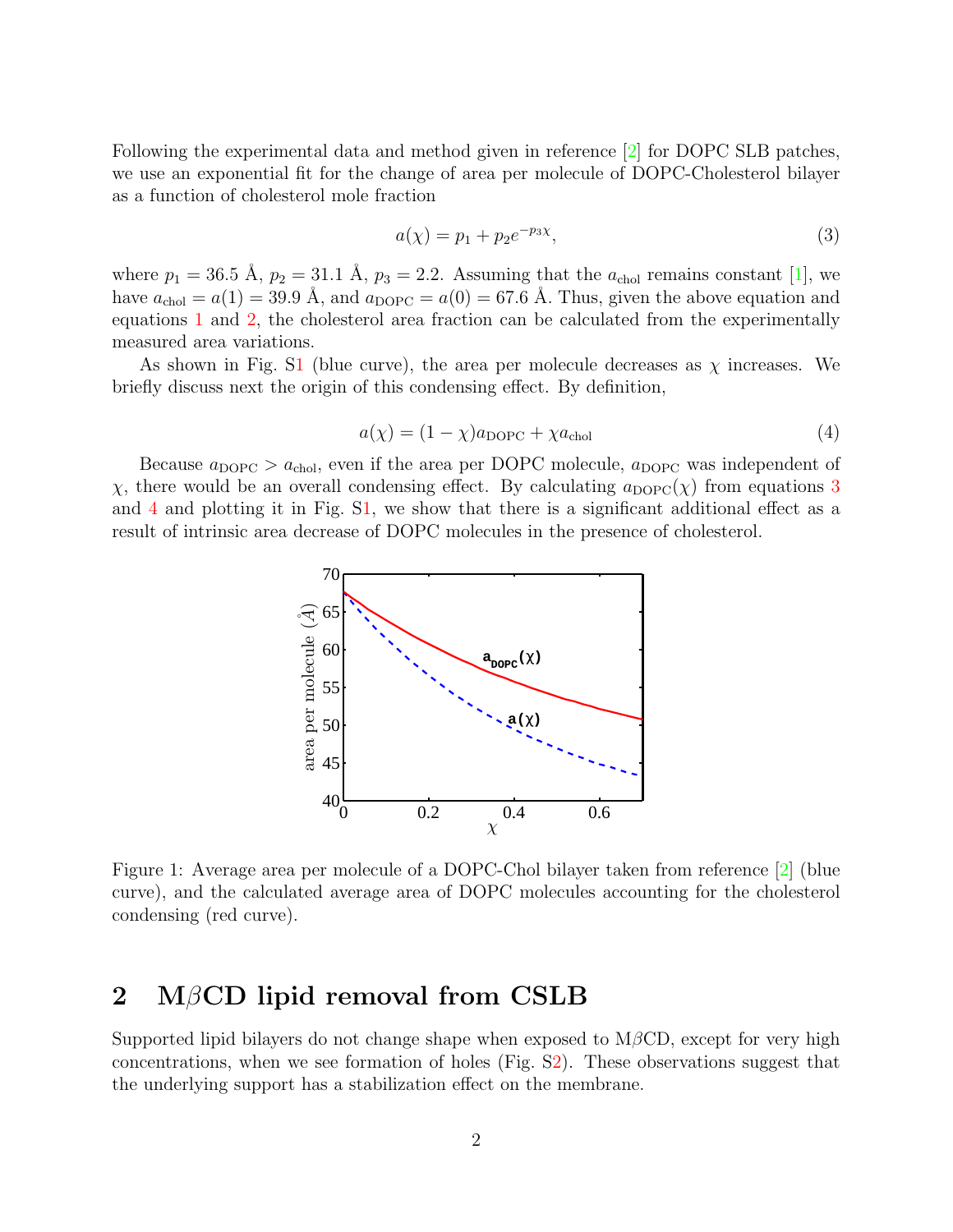

<span id="page-3-0"></span>Figure 2: Lipid removal by M $\beta$ CD at high concentrations. (a) Top view and (b) side view images (white line) of a CSLB, 30 minutes after exposure to  $50mg/mL$  M $\beta$ CDis.

#### 3 Shrinking of SLB patches

Our experimental results show that the newly expanded membrane in the SLB patches following exposure to M $\beta$ CD-Chol is unstable. It disintegrates shortly after expansion, leaving the SLB patch at its original shape. While we do not precisely understand the exact mechanism of disintegration, we propose that the newly expanded patch membrane is more susceptible to DOPC removal by empty cyclodextrins because its adhesion to the substrate is compromised. One possibility, that we explore in this section is that the newly formed patch membrane does not adhere to a bare glass substrate as the original portion of the patch but onto a layer of cyclodextrin molecules which adsorb from the solution to the glass. M $\beta$ CD molecules have a hydrophilic exterior that facilitates their adsorption to the hydrophilic glass substrate, thus changing its wettability and charge.

To explore this hypothesis, we prepare SLB patches on two different coverslips. Both are hydrophilised by plasma treatment but one, which we refer to as 'treated', is additionally incubated with M $\beta$ CD (50mg/mL) for one minute, which is about the time that the membrane expansion occurs at high concentrations of cholesterol solution. Intact patches form initially on both substrates. However when exposed to highly concentrated 50mg/ml  $M\beta$ CD solution, the patches disintegrate- presumably due to the rapid extraction of the DOPC lipids- by fragmenting into clumps of brightly fluorescent lipids, which gradually dis-appear from the substrate (see images on Fig. [S3-](#page-4-0)a and b). Patches on  $M\beta$ CD pre-treated substrates appear much more unstable. They disintegrate and disappear from the substrate about 4 times faster, compared to patches on untreated substrates. This is further confirmed by measuring the decrease of the fluorescent signal from a given membrane area inside both patches (Fig. [S3-](#page-4-0)c).

To capture the dynamics of the SLB patch expansion and shrinkage upon MβCD-Chol exposure we can write the total change of area  $A<sub>new</sub>$  in terms of cholesterol adsorption area,  $A_{\text{chol}}$ , and phospholipid removal area,  $A_{\text{removal}}$ , as:

$$
\dot{A}_{\text{new}} = \dot{A}_{\text{chol}} - \dot{A}_{\text{removal}}.
$$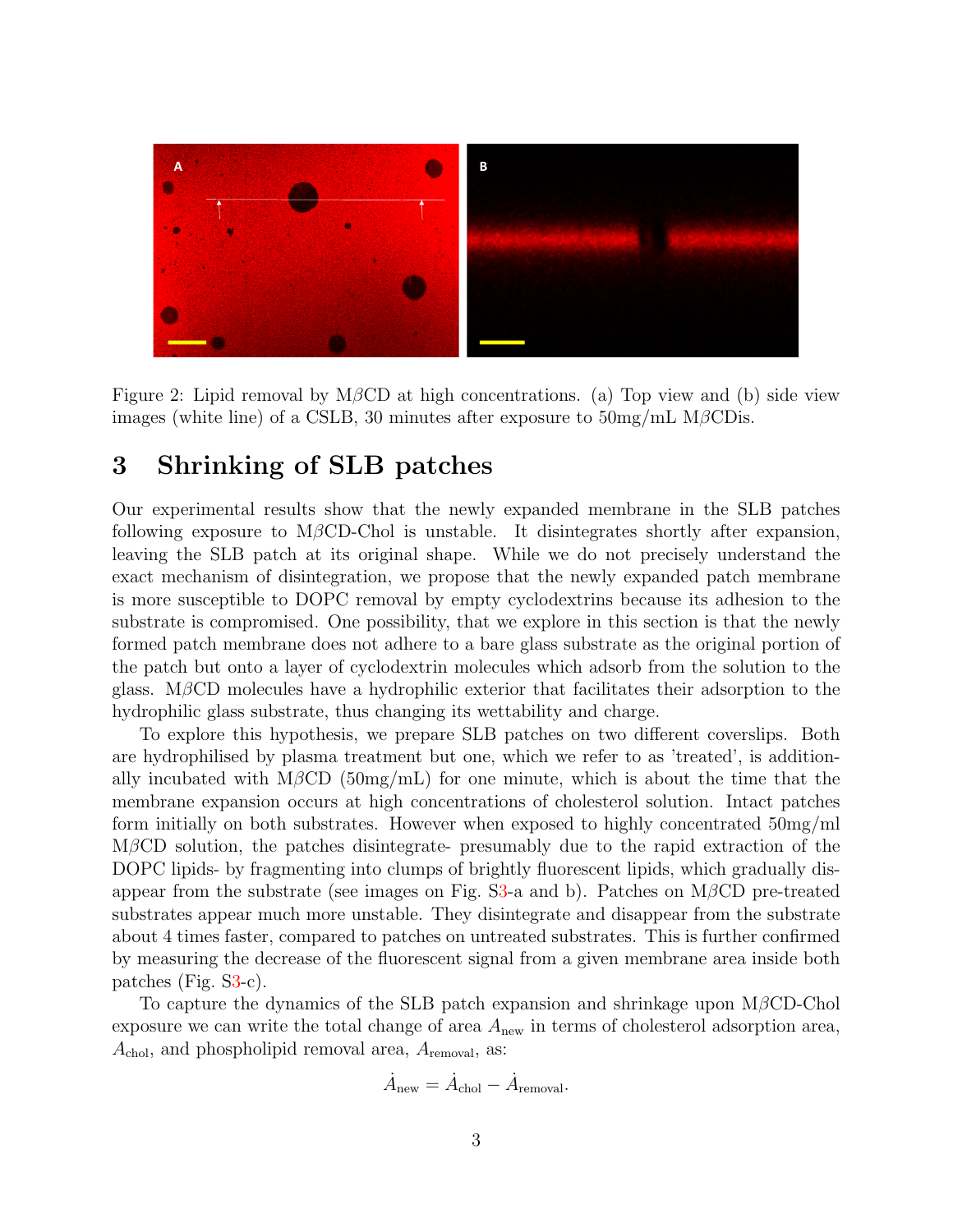

<span id="page-4-0"></span>Figure 3: Disintegration of SLB patches on MβCD-treated (a) and untreated (b) substrates, following exposure to  $50mg/ml MβCD$  solution. The yellow circle marks the membrane area selection for fluorescent intensity measurements. The time after exposure to  $50mg/ml MβCD$ solution is noted on the upper left corner of each image. Scale bars 30 µm. (c) Normalized fluorescent intensity change of the SLB patches as a function of time, following exposure to  $50mg/mL$  M $\beta$ CD.

Following equations [3](#page-2-1) and [4,](#page-2-2) we can obtain  $A_{\text{chol}}$  as a function of  $\phi$ , such as  $\dot{A}_{\text{chol}} =$  $\dot{\phi}d(A_{\text{chol}})/d(\phi)$ , where  $\dot{\phi}=1/\tau(\bar{\phi}-\phi(x,t))$  (see the main text for details). If we assume that the lipid removal occurs only in the newly generated membrane area,  $A_{\text{new}}$ , and that there is no limit for the lipid removal, then  $\dot{A}_{\text{removal}} = 1/\bar{\tau} A_{\text{new}}$ , where  $\bar{\tau}$  is the lipid removal time scale. We rewrite the area change dynamics equation as  $\dot{A}_{\text{new}} = \dot{\phi} d(A_{\text{chol}})/d(\phi) - 1/\bar{\tau}A_{\text{new}}$ , and solve it for  $\bar{\tau}$ , for the adsorption rates and amplitudes reported in Fig.2 (main text). For  $50 \text{mg/ml}$  M $\beta$ CD-Chol, we obtain  $\bar{\tau} = 750$  s. The numerical results are presented in Fig [S4.](#page-5-0)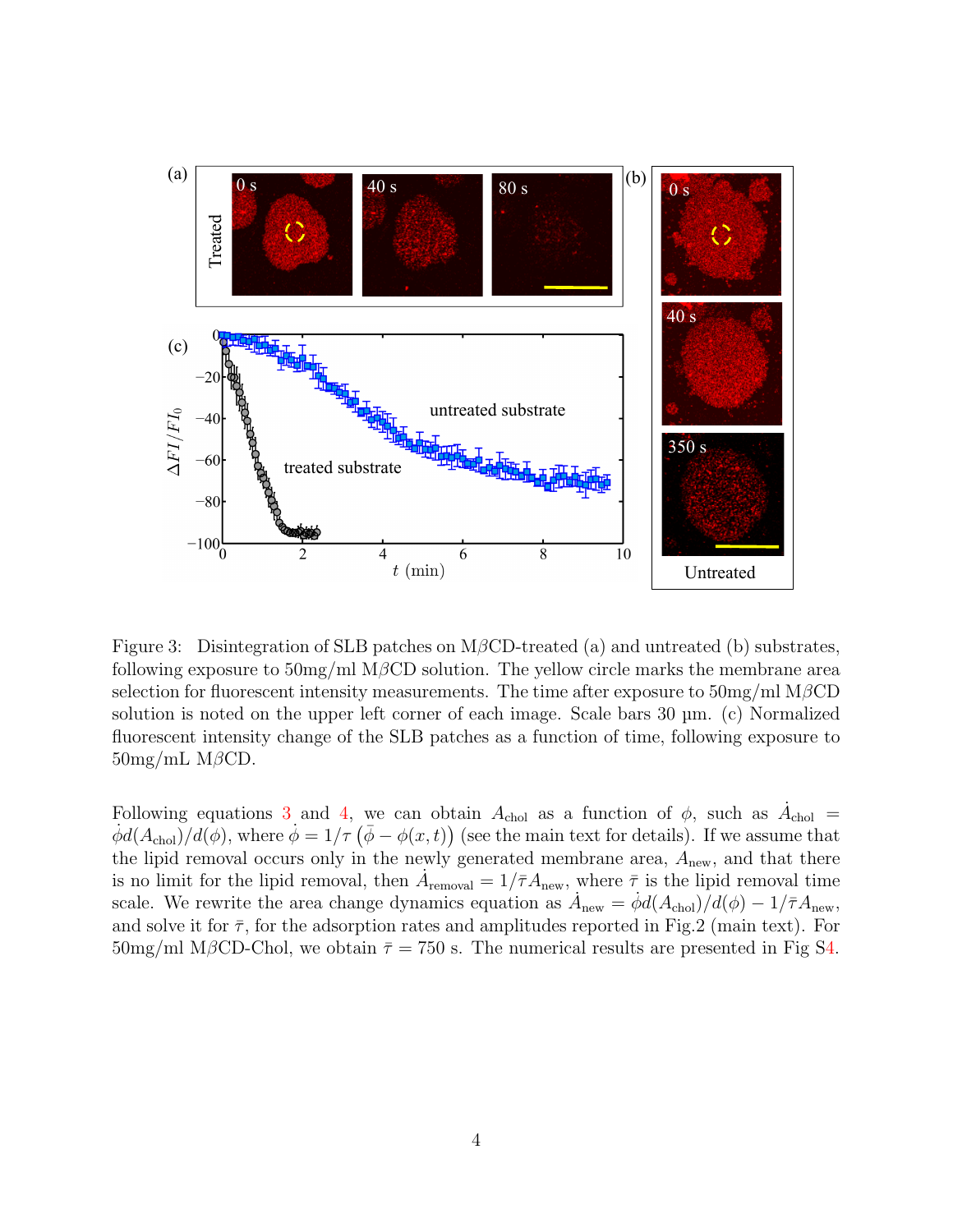

<span id="page-5-0"></span>Figure 4: Normalized area deviation of SLB patches  $\Delta a = (A - A_0)/A_0$  exposed to 50mg/mL MβCD-Chol as a function of time. Circles are experimental results and solid line is the numerical solution for the cholesterol adsorption, lipid removal model.